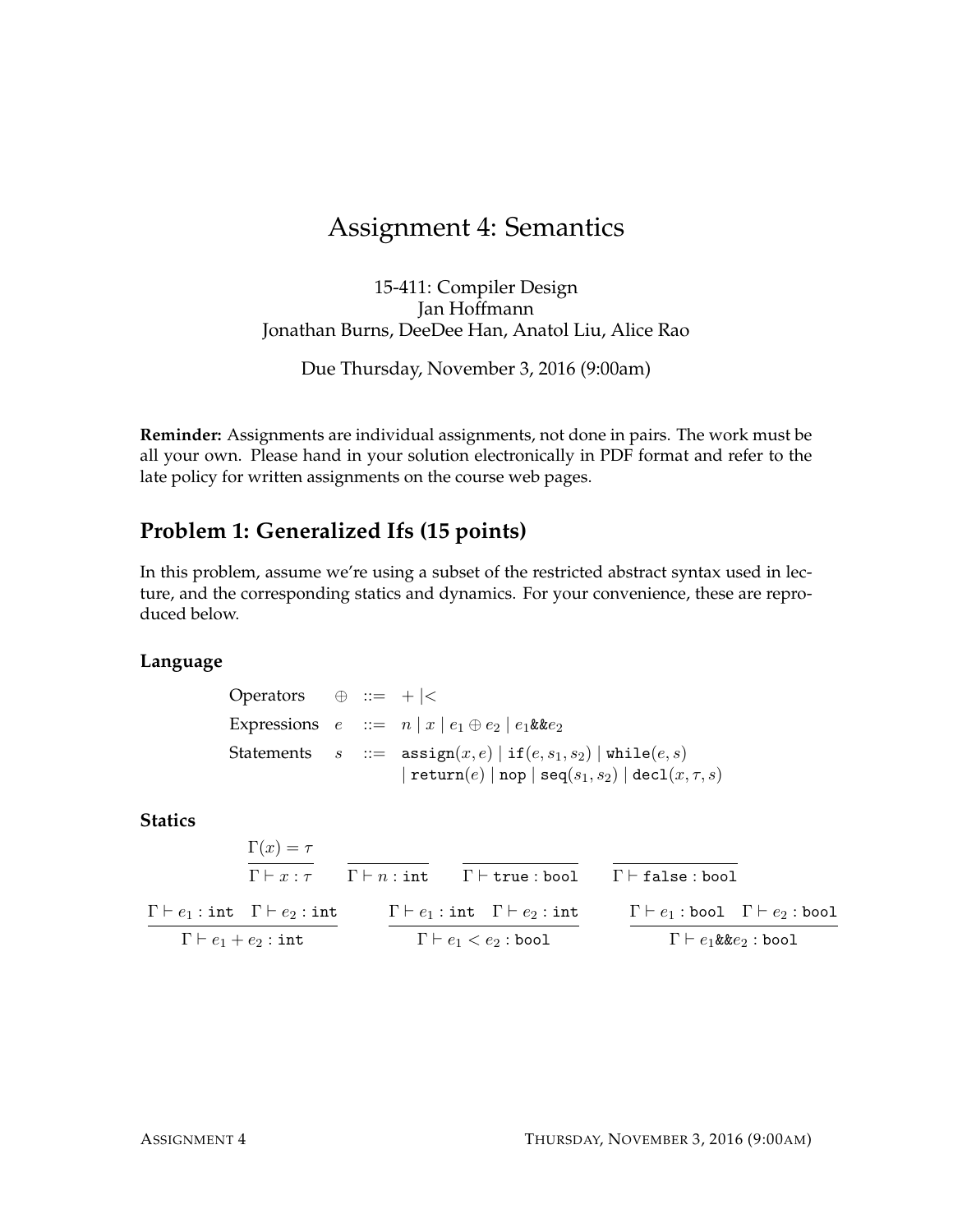$$
\frac{\Gamma(x) = \tau' \quad \Gamma \vdash e : \tau'}{\Gamma \vdash \text{assign}(x, e) : [\tau]} \qquad \frac{\Gamma \vdash e : \text{bool} \quad \Gamma \vdash s_1 : [\tau] \quad \Gamma \vdash s_2 : [\tau]}{\Gamma \vdash \text{if}(e, s_1, s_2) : [\tau]}
$$
\n
$$
\frac{\Gamma \vdash e : \text{bool} \quad \Gamma \vdash s : [\tau]}{\Gamma \vdash \text{while}(e, s) : [\tau]} \qquad \frac{\Gamma \vdash e : \tau}{\Gamma \vdash \text{return}(e) : [\tau]}
$$
\n
$$
\frac{\Gamma \vdash s_1 : [\tau] \quad \Gamma \vdash s_2 : [\tau]}{\Gamma \vdash \text{seq}(s_1, s_2) : [\tau]}
$$
\n
$$
\frac{\Gamma, x : \tau' \vdash s : [\tau]}{\Gamma \vdash \text{decl}(x, \tau', s) : [\tau]}
$$

#### **Dynamics**

 $\eta \vdash e_1 \oplus e_2 \triangleright K \rightarrow \eta \vdash e_1 \triangleright (\bot \oplus e_2, K)$  $\eta \vdash c_1 \triangleright (\bot \oplus e_2, K) \rightarrow \eta \vdash e_2 \triangleright (c_1 \oplus \_, K)$  $\eta \vdash c_2 \triangleright (c_1 \oplus \ldots \oplus K) \longrightarrow \eta \vdash c \triangleright K \qquad (c = c_1 \oplus c_2)$  $\eta \vdash e_1 \& e_2 \triangleright K \rightarrow \eta \vdash e_1 \triangleright (\exists \& e_2, K)$  $\eta \vdash \mathtt{false} \rhd (\bot \mathtt{kk} e_2, K) \longrightarrow \eta \vdash \mathtt{false} \rhd K$  $\eta \vdash \texttt{true} \triangleright (\perp \& ke_2, K) \rightarrow \eta \vdash e_2 \triangleright K$  $\eta \vdash x \rhd K \rightarrow \eta \vdash \eta(x) \rhd K$  $\eta \vdash \texttt{assign}(x, e) \blacktriangleright K \rightarrow \eta \vdash e \triangleright (\texttt{assign}(x, \_), K)$  $\eta \vdash c \triangleright (\text{assign}(x, \_), K) \longrightarrow \eta[x \mapsto c] \vdash \text{nop} \blacktriangleright K$  $\eta \vdash \text{dec1}(x, \tau, s) \blacktriangleright K \longrightarrow \eta[x \mapsto \text{nothing} \mapsto K]$  $\eta \vdash \text{if}(e, s_1, s_2) \blacktriangleright K \rightarrow \eta \vdash e \triangleright (\text{if}(\_, s_1, s_2), K)$  $\eta \vdash$  true  $\triangleright$  (if( -, s<sub>1</sub>, s<sub>2</sub>), K)  $\rightarrow$   $\eta \vdash s_1 \blacktriangleright K$  $\eta \vdash \mathtt{false} \triangleright (\mathtt{if}(\_, s_1, s_2), K) \rightarrow \eta \vdash s_2 \blacktriangleright K$  $\eta \vdash \text{while}(e, s) \blacktriangleright K \rightarrow \eta \vdash \text{if}(e, \text{seq}(s, \text{while}(e, s)), \text{nop}) \blacktriangleright K$  $\eta \vdash \mathtt{return}(e) \blacktriangleright K \rightarrow \eta \vdash e \triangleright (\mathtt{return}(\_,K)$  $\eta \vdash v \rhd (\mathtt{return}(\_, K) \longrightarrow \mathtt{value}(v)$ 

Thinking about C, Jonathan realizes how convenient it would be to have conditionals operate on any type by implicitly casting them to booleans. For example, we would expect the code fragment

```
if (7) { do_something_fun(); }
else { do_something_not_fun(); }
```
to call do\_something\_fun() in  $C$ , as 7 is non-zero. However, in  $C0$  we only have a judgement for when the expression being compared upon is a boolean. To solve this problem,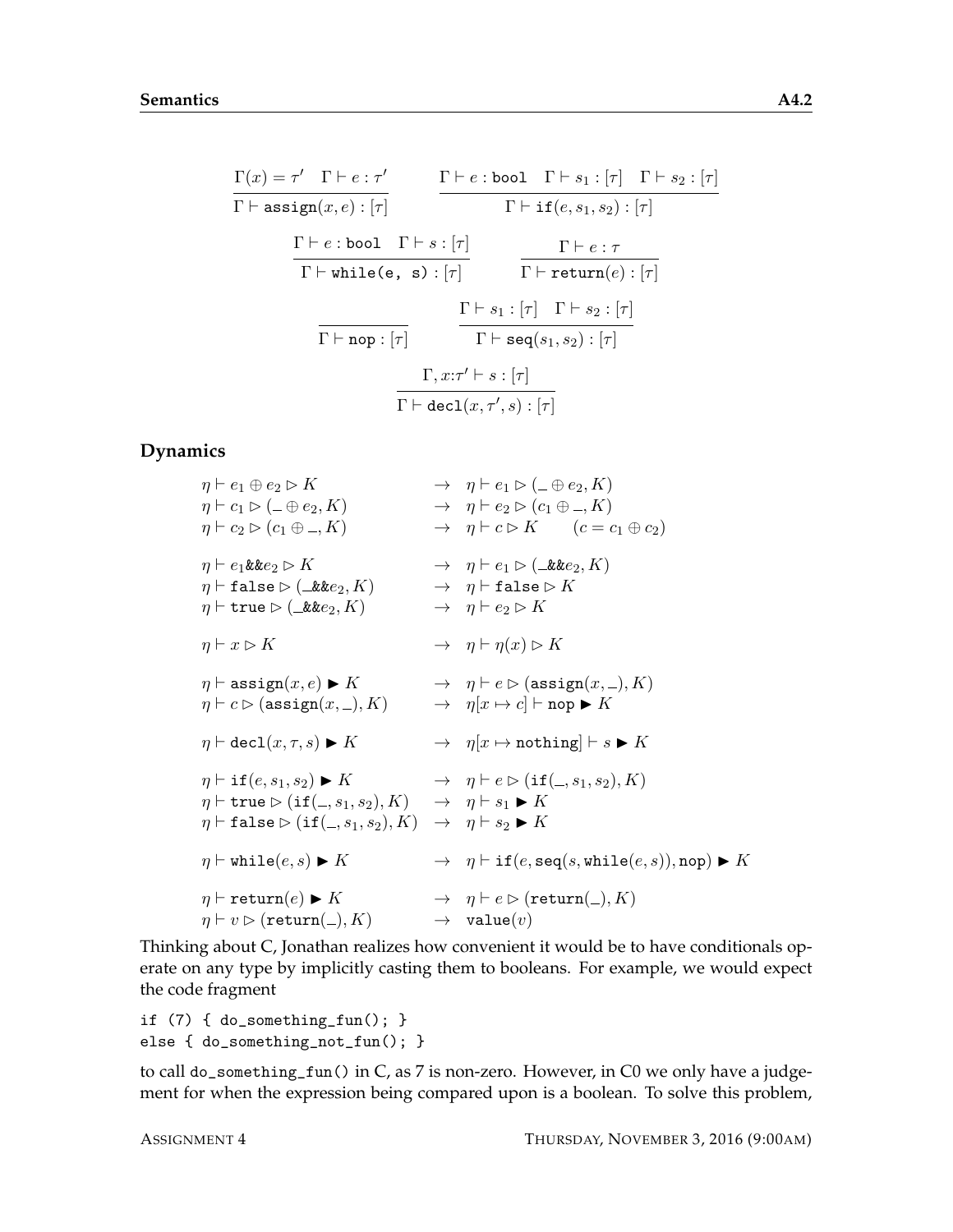Jonathan adds a new typing rule

$$
\frac{\Gamma \vdash e : \text{int} \quad \Gamma \vdash s_1 : [\tau] \quad \Gamma \vdash s_2 : [\tau]}{\Gamma \vdash \text{if}(e, s_1, s_2) : [\tau]}
$$

However, when he runs a small program using the semantics, the program fails to terminate.

```
if (7) {
    return 1;
} else {
    return 0;
}
```
- 1. What could be wrong?
- 2. Provide a trace in the format from lecture exposing the problem.
- 3. Help Jonathan out and provide a fix for this issue that will allow if statements to function as he desires. Ensure that your fix does not break any other features of this language.

## **Problem 2: Enums (20 Points)**

Many programming languages contain enumerations or sets of named constants. These enum constructs appear in C, C++, and Java, among others.

In  $C$ , enumeration types  $u$  can be declared as

```
enum u;
```
or defined as

$$
\text{enum } u \{v_1, \ldots, v_n\};
$$

where  $v_1, \ldots, v_n$ , and u are identifiers. Enums can be used in switch statements, which take the form

$$
switch(e)\{v_1 \mapsto s_1 \mid \ldots \mid v_n \mapsto s_n\}
$$

Informally, a switch statement inspects the enum  $u$ , and branches based its value. In the above example, if e is the constant  $v_1$ , then the statement  $s_1$  will be executed. If e is  $v_2$ , then  $s_2$  will be executed, and so on. Expressions, can now contain named constants  $v$ .

Below are a couple of rules that begin to describe the static semantics of enumerations.

$$
\frac{?}{\Sigma; \Gamma \vdash \mathsf{switch}(e) \{v_1 \mapsto s_1 \mid \dots \mid v_n \mapsto s_n\} : ?} \qquad \qquad \frac{?}{\Sigma; \Gamma \vdash v : ?}
$$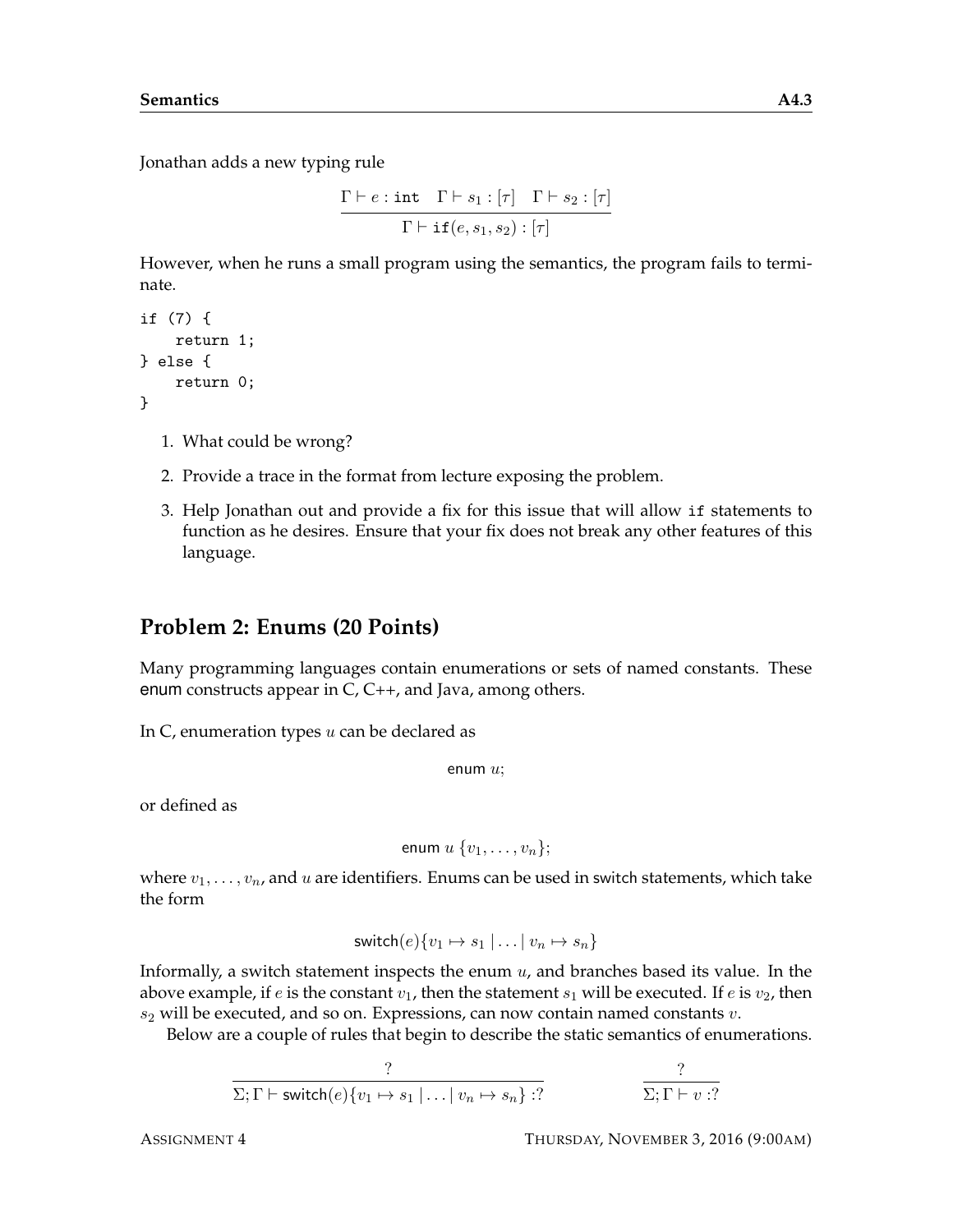The rules use an enumeration signature  $\Sigma$  that contains all defined enumerations. You can assume that every enumeration  $u$  appear and every element  $v$  appears at most once in the signature.

$$
\Sigma ::= \cdot | \text{ enum } u \{v_1, \ldots, v_n\}, \Sigma
$$

- (a) Complete the type rules for enumerations.
- (b) Extend the dynamic semantics for expressions and statements to describe the evaluation of enumerations.
- (b) What would be a good low level representation for named constants belonging to an enum?

## **Problem 3: Polymorphism (25 points)**

The C0 language provides only a very weak form of polymorphism, essentially using struct s\* in a library header, where struct s has not yet been defined. C provides a more expressive, but inherently unsafe mechanism by allowing pointers of type void\*. A pointer of this type can reference data of any type. We then use implicit or explicit casts to convert to and from this type. Some discussion and examples can be found in the notes on [Lecture 19](http://www.cs.cmu.edu/~fp/courses/15122-f12/lectures/19-poly.pdf) in the course on *Principles of Imperative Computation*. In this problem we explore a safe version of void\* which implements dynamic checking of polymorphic types and has made its way into C1.

### **Tagging and Untagging Data**

The key to making the type void\* safe is to tag pointers of this type with their actual type. When we cast values of this type to actual types we can then compare tags to make sure the operation is type-safe. We have new tagging and untagging constructs

$$
e \ ::= \ \ldots \mid \texttt{tag}(\tau*,e) \mid \texttt{untag}(\tau*,e)
$$

with the following typing rules

$$
\cfrac{\Gamma \vdash e : \tau *}{\Gamma \vdash \texttt{tag}(\tau *, e) : \texttt{void}*} \qquad \cfrac{\Gamma \vdash e : \texttt{void}*}{\Gamma \vdash \texttt{untag}(\tau *, e) : \tau *}
$$

Tagging is always safe: we can forget that e references a value of type  $\tau$  and just weaken its type to void\*. Untagging will signal a runtime error if the tag of e is different from  $\tau$ \*. For example, if  $p : int*$  then the expression

$$
\mathtt{untag}(\mathtt{bool*},\mathtt{tag}(\mathtt{int*},p))
$$

will type-check, but should yield a runtime error while untagging since bool∗  $\neq$  int∗.